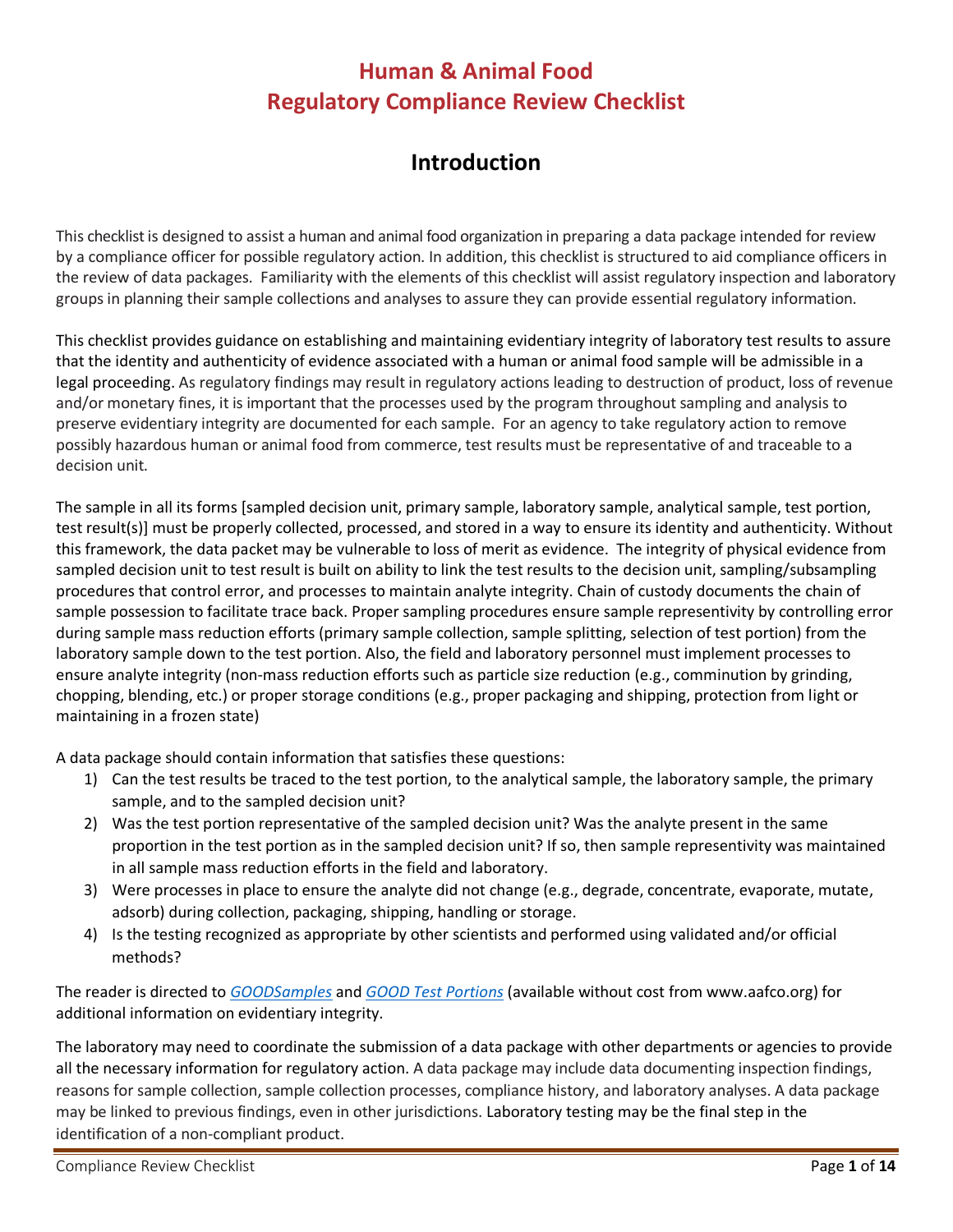This checklist assumes that the laboratory is either accredited to ISO/IEC 17025 or has a similar quality management system in place. For discussions of quality systems for regulatory laboratories, also refer to *[The Partnership for Food](https://www.pfp-ifss.org/ifss-resources/human-and-animal-food-testing-laboratories-best-practices-manual-december-2018/)  [Protection Human and Animal Food Testing Laboratories Best Practices Manual](https://www.pfp-ifss.org/ifss-resources/human-and-animal-food-testing-laboratories-best-practices-manual-december-2018/)* and *[Best Practices for Submission of](https://www.aphl.org/aboutAPHL/publications/Documents/FS-2019Jan-Best-Practices-Human-Animal-Food-Data.pdf)  [Actionable Human and Animal Feed Testing Data Generated in State and Local Laboratories](https://www.aphl.org/aboutAPHL/publications/Documents/FS-2019Jan-Best-Practices-Human-Animal-Food-Data.pdf)*.

**General Instructions for Completing This Checklist:** The Regulatory Compliance Review Checklist may be used to provide information about an individual sample or group of samples that are closely related. If there are multiple samples, it may be necessary to use multiple forms and submit them together. The checklist coversheet is intended to provide an index to the detailed data package to assure that all necessary information is included and easily located. In many cases, the information on the form will be a reference to the relevant documents in the data package. It may also be a reference to a regulatory organization's internal procedures that are not included in the package unless requested. It is not necessary to provide information that is not relevant. The boxes above can expand as needed to provide additional space as needed.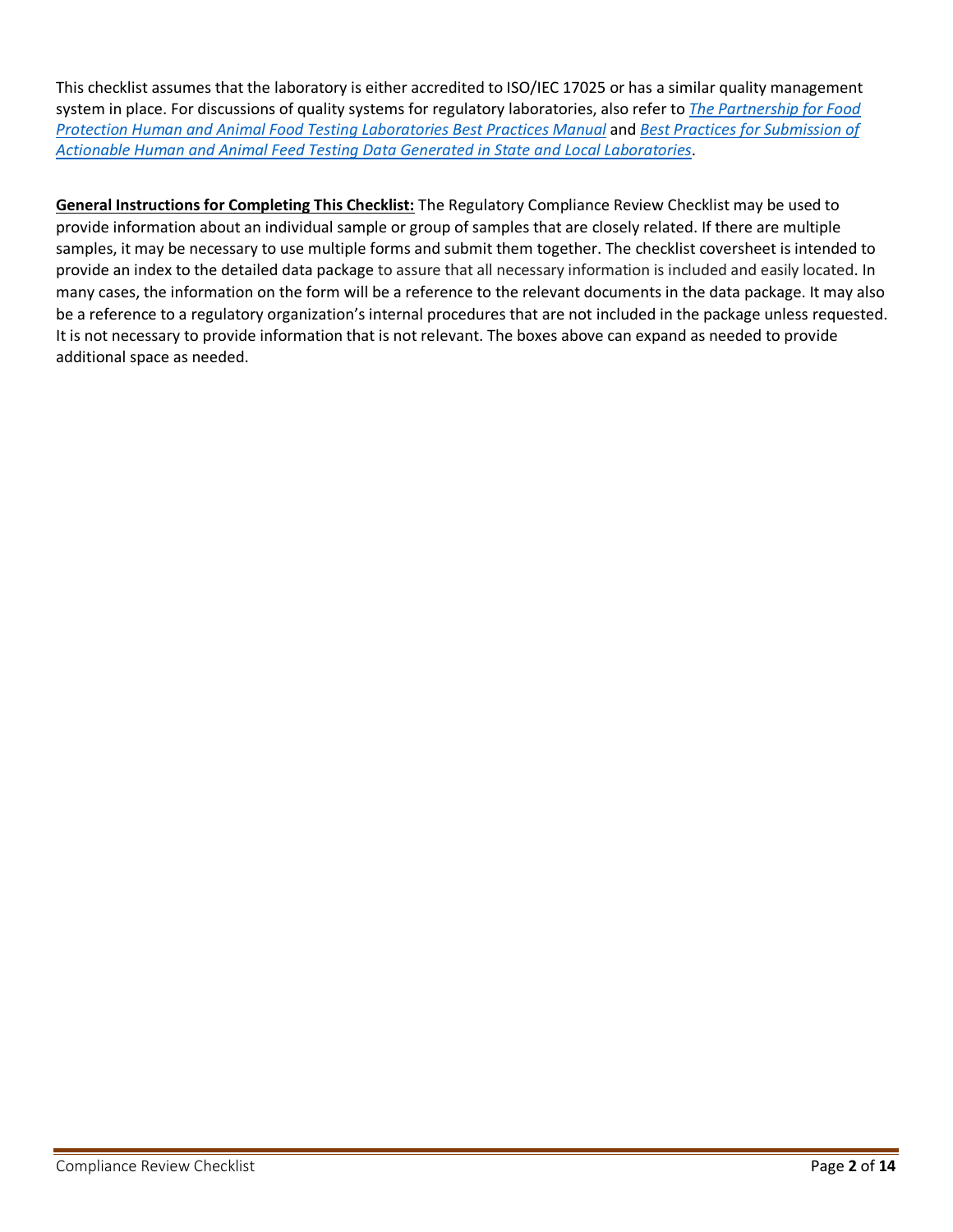## **Human and Animal Food Regulatory Compliance Review Checklist**

### **Coversheet**

*Package contains data and relevant details on the pages indicated.*

| Date of Submission:                                                                                                                                            |                                                 |                                               |                                                  |                                       |
|----------------------------------------------------------------------------------------------------------------------------------------------------------------|-------------------------------------------------|-----------------------------------------------|--------------------------------------------------|---------------------------------------|
| 1. Submitting Organization                                                                                                                                     |                                                 | ISO/IEC 17025 accredited to method performed? |                                                  | Page(s):                              |
|                                                                                                                                                                | <u>No</u><br><u>Yes</u>                         | Other quality system:                         |                                                  |                                       |
| Sample #'s<br>2.<br>Page(s):                                                                                                                                   |                                                 | 3. Primary Sample, Laboratory Sample          |                                                  | Page(s):                              |
|                                                                                                                                                                |                                                 | and Decision Unit Description                 |                                                  |                                       |
| 4. Evidentiary Integrity Intact? Yes or No                                                                                                                     |                                                 |                                               |                                                  | Page(s):                              |
| 5. Net Quantity of Contents                                                                                                                                    | Page(s):                                        | 6. Description of Labeling                    |                                                  | Page(s):                              |
|                                                                                                                                                                |                                                 |                                               |                                                  |                                       |
| % of the amount declared on the label                                                                                                                          |                                                 | 6a. Label attached? Yes No                    |                                                  |                                       |
| 7. Analytical<br>Page(s):<br><b>Findings</b>                                                                                                                   | 7a.                                             |                                               | 7b.                                              |                                       |
|                                                                                                                                                                | Amount                                          | <b>Unit</b>                                   | <b>Allowable Limit</b>                           | <b>Unit</b>                           |
| 8. Analysis<br>Page(s):<br><b>Status</b>                                                                                                                       | 9.<br>Regulatory<br><b>Status</b>               | Page(s):                                      | 10. Relevant<br>Regulations / $\lfloor$          | Page(s):                              |
| <b>Preliminary or Screening</b><br>Confirmed<br>Other                                                                                                          | Compliant<br>Non-compliant<br>Other             | Adulterated<br>Misbranded                     | <b>Legal Authority</b><br>Other<br>Violation(s): | Import<br>Domestic<br>Domestic Import |
| 11. Compliance<br>Page(s):<br><b>Status</b>                                                                                                                    | 12. Related<br><b>Sampling</b>                  | Page(s):                                      | <b>13. List</b><br><b>Attachments</b>            | Page(s):                              |
| No action taken<br>Warning issued<br>Stop Sale / Cease Harvest issued<br>Recall issued<br>Seizure / destruction<br><b>Import Alert</b><br>Relabeling<br>Other: | <b>Events</b><br>Yes or No<br>If yes, describe: |                                               |                                                  |                                       |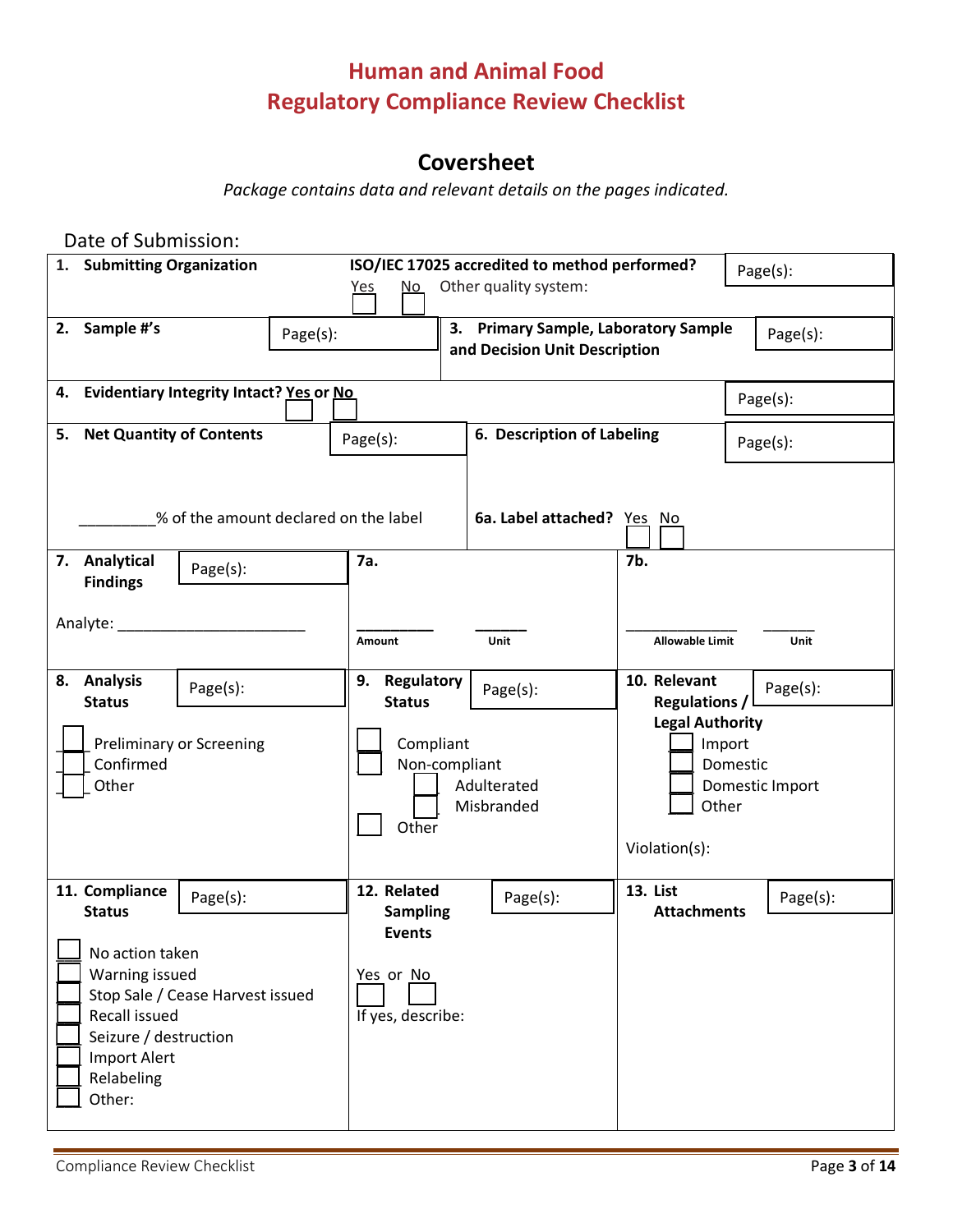# **Human and Animal Food Regulatory Compliance Review Checklist**

#### **Checklist**

*Ensures organization provides requested information or reference(s) to related document(s). A compliance package may include data from multiple primary samples that are closely related. Additional information can be added below.*

| Date of Submission: Date paperwork is sent for review.                                                                                                                                                                                                                                                                                                                                                                                                                                                                                                                                                                                                                                                                                                              |
|---------------------------------------------------------------------------------------------------------------------------------------------------------------------------------------------------------------------------------------------------------------------------------------------------------------------------------------------------------------------------------------------------------------------------------------------------------------------------------------------------------------------------------------------------------------------------------------------------------------------------------------------------------------------------------------------------------------------------------------------------------------------|
| 1. Submitting Organization:<br>Name and mailing address of the organization submitting the data.<br>Name and physical location of laboratory (laboratories) conducting the testing. This should be<br>the facility where the laboratory sample was received, stored, and tested; location of any<br>remaining sample material could be obtained or returned.<br>Contact information (name, title, address, email, phone #) for a person with knowledge of the<br>data and authority to provide the compliance officer with answers to questions and any<br>additional information as needed.                                                                                                                                                                        |
| Sample Number(s):<br>2.<br>Provide any numbers necessary to assure evidentiary integrity and chain of custody.<br>Include all unique sample number(s). Identify the decision unit(s), primary sample(s), laboratory<br>sample(s), analytical sample(s), and test portion(s) number(s) where relevant throughout the data<br>package. Other numbers that could be associated with sample(s) could include: inspection<br>number, sample numbers of any replicates or reserve samples, method analysis number, or<br>instrumental sequence number.<br>Provide a legend or key of the identification numbers for the samples.<br>$\bullet$<br>Primary Sample identification number: A unique number, assigned to the<br>$\bullet$<br>sample at the time of collection. |
| Decision Unit, Primary Sample and Laboratory Sample Descriptions:<br>3.                                                                                                                                                                                                                                                                                                                                                                                                                                                                                                                                                                                                                                                                                             |
| Much of this information may come from the sample collection form. It is<br>important to identify how the sample was collected in order to make defensible<br>decisions about the material sampled.                                                                                                                                                                                                                                                                                                                                                                                                                                                                                                                                                                 |
| Sample Quality Criteria (SQC): Describe analyte of interest, action limit, how inference was made,<br>the decision unit, the scale of decision making (single lot, import shipment, all products from that<br>supplier, etc.), and the needed confidence to support defensible decisions. (See GOODSamples<br>and GOOD Test Portions, www.aafco.org/publications).                                                                                                                                                                                                                                                                                                                                                                                                  |
| Provide regulatory purpose/reason for collection (routine surveillance, compliance follow-up,<br>routine non-regulatory monitoring, consumer complaint, etc.),                                                                                                                                                                                                                                                                                                                                                                                                                                                                                                                                                                                                      |
| Sampled decision unit:<br>Describe the food/feed product, commodity type, or other material sampled to which an<br>$\bullet$<br>inference is made.<br>Size of sampled decision unit (weight or volume, including units)<br>$\bullet$<br>Specify the total amount of product the sample represents. Indicate the total amount of                                                                                                                                                                                                                                                                                                                                                                                                                                     |
| product that the sampling statistically represents and not the total amount of product present                                                                                                                                                                                                                                                                                                                                                                                                                                                                                                                                                                                                                                                                      |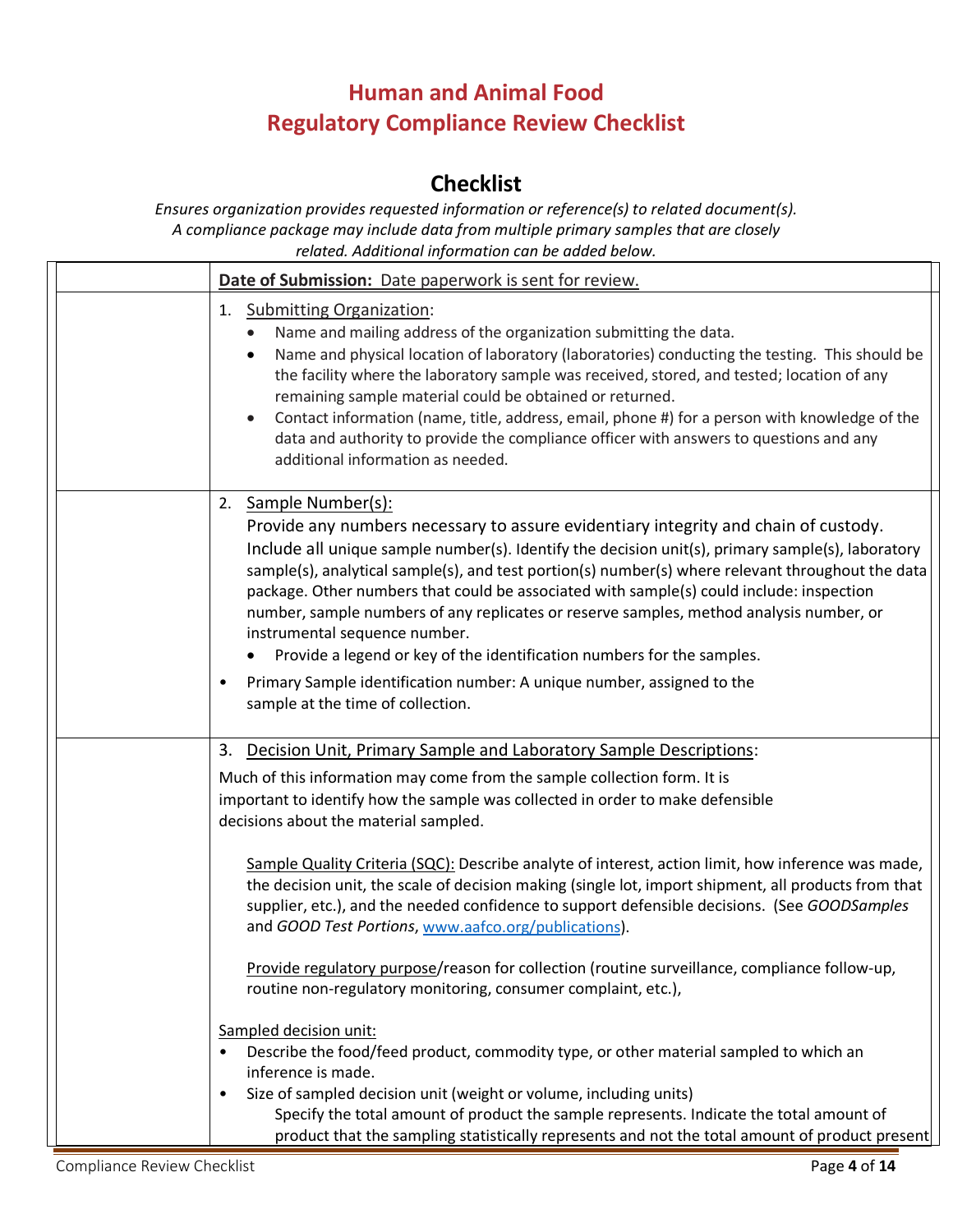| at the facility. How large is the unit from which a sample was collected? Was it selected from              |
|-------------------------------------------------------------------------------------------------------------|
| a single box or refrigerator case or was it selected from several randomly selected cases of                |
| warehouse product or at multiple locations from a crop field? Do not report numbers of cases                |
| barrels or boxes unless also specifying the weight or volume in each package. If a growing                  |
| crop was sampled, indicate the total acres represented. (e.g. 40,000 6 oz. bottles; 4 acres;                |
| 3,000 lbs.)                                                                                                 |
| Provide pictures of sampled decision unit                                                                   |
|                                                                                                             |
|                                                                                                             |
| Primary Sample:                                                                                             |
| Describe the material selected from the sampled decision unit. In order to be representative, it is         |
| important to collect multiple increments from the decision unit.                                            |
|                                                                                                             |
| Specify the number and size of increments collected during sampling                                         |
| (e.g. 6 x 12 oz. cans, 12 x 1 lb. increments, 10 cucumbers)                                                 |
| Detailed visual description of the primary sample. (e.g., commodity, color, shape, texture, and             |
| other general appearance)                                                                                   |
| Physical state of primary sample when initially collected including cooking/temperature status              |
| (raw, fresh, frozen, canned, cooked, dried, ready to eat, etc.) when                                        |
| distributed/stored/sold/consumed, if known                                                                  |
| Sampling Protocol or Sampling Plan to obtain Primary Sample: A detailed procedure describing<br>$\bullet$   |
| how a representative sample is taken from the decision unit.                                                |
| Describe any deviations from sampling protocol                                                              |
| Describe sampling site location and way primary sample was collected<br>$\bullet$                           |
| Provide the sample collector's description of how the primary sample was collected. If possible,            |
| provide a copy of a sample collection report.                                                               |
| Name and title of persons collecting the samples<br>$\bullet$                                               |
| Name and title of person(s) who were present when the primary sample was                                    |
| sealed                                                                                                      |
| Applicable qualifications, authorizations, credentials or training of sample                                |
| collector(s)                                                                                                |
|                                                                                                             |
| Method of transportation (or explain that samples were delivered by state<br>$\bullet$                      |
| inspector and handed off directly to a laboratory employee)                                                 |
| Custody of primary sample to the testing location including carrier, date, time<br>$\bullet$                |
| of shipment                                                                                                 |
| Include original, copies and/or photos of custody seals.<br>$\bullet$                                       |
|                                                                                                             |
| Laboratory sample                                                                                           |
|                                                                                                             |
| Product Name. A common name used to describe the food (e.g. fresh tomato, applesauce, egg                   |
| product, canned dog food)                                                                                   |
| Number of laboratory sample increments (e.g., six apples or four 2 oz. portions)                            |
| Total (gross) size of laboratory sample (mass, weight, volume, etc.)                                        |
| Number of replicate (or reserve) laboratory samples submitted                                               |
| Controls, standards, or any other items contained in the shipment<br>٠                                      |
| Physical condition of the laboratory sample upon receipt (fresh, frozen, intact, thawed, rotten,            |
| etc.)                                                                                                       |
| Physical controls (e.g., temperature and any apparent abnormalities; if thawing was necessary,<br>$\bullet$ |
| describe thawing conditions; temperature of sample if an appropriate temperature measurement                |
| method is in place or note if received sample frozen)                                                       |
| Temperature control to verify temperature of laboratory sample upon receipt.                                |
| Non-selection processes (husked, shelled, blended, etc.)<br>$\bullet$                                       |
| Describe any deviations from laboratory sample receiving procedures or related concerns.                    |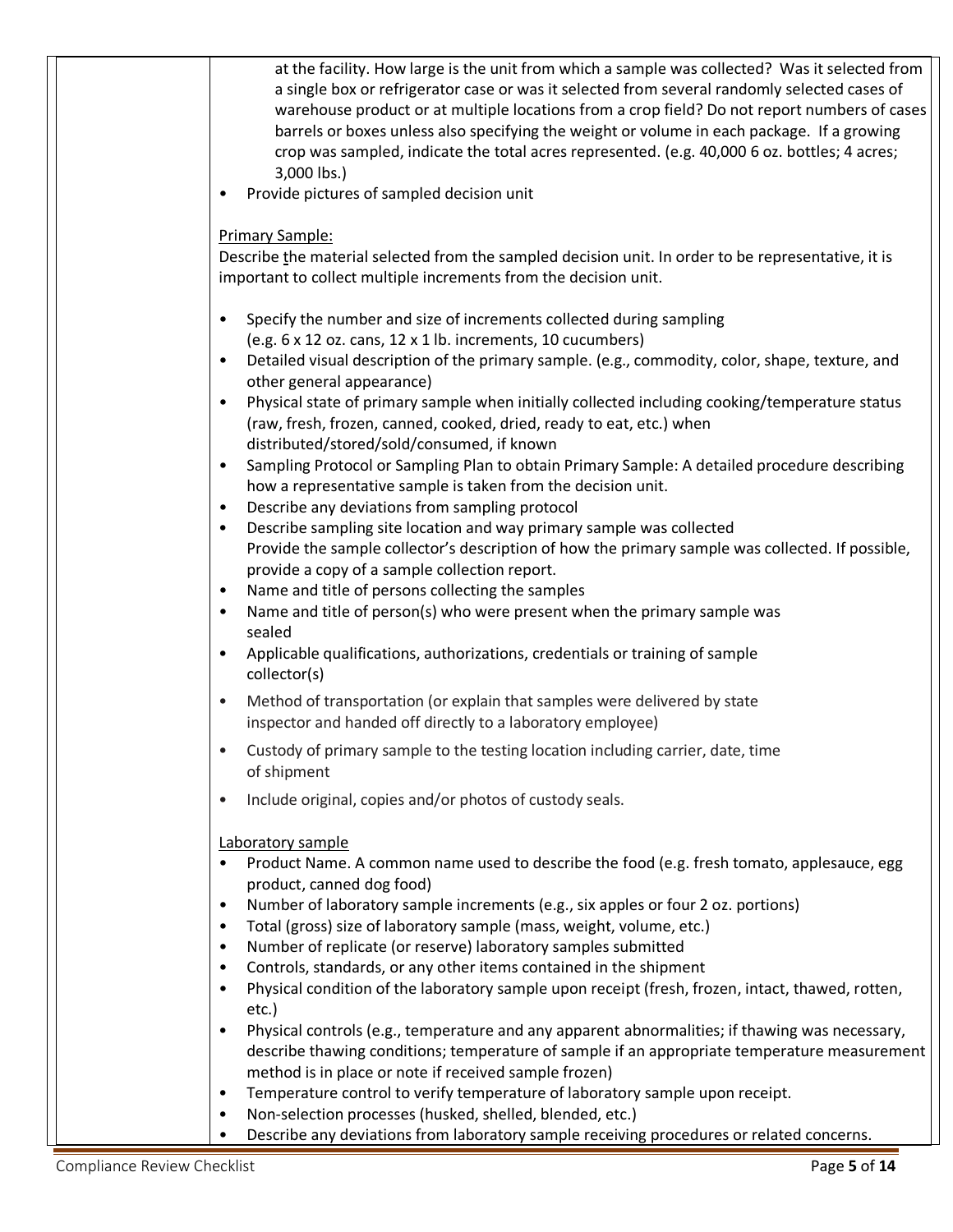| Pictures of the primary sample as received by the laboratory                                                                                                                                                                                                                                                                                                                                                                                                                                                                                                                                                                                                                                                                                                                                                                                                                                                                                                                                                                                                                                                                                                                                                                                                                                              |
|-----------------------------------------------------------------------------------------------------------------------------------------------------------------------------------------------------------------------------------------------------------------------------------------------------------------------------------------------------------------------------------------------------------------------------------------------------------------------------------------------------------------------------------------------------------------------------------------------------------------------------------------------------------------------------------------------------------------------------------------------------------------------------------------------------------------------------------------------------------------------------------------------------------------------------------------------------------------------------------------------------------------------------------------------------------------------------------------------------------------------------------------------------------------------------------------------------------------------------------------------------------------------------------------------------------|
|                                                                                                                                                                                                                                                                                                                                                                                                                                                                                                                                                                                                                                                                                                                                                                                                                                                                                                                                                                                                                                                                                                                                                                                                                                                                                                           |
|                                                                                                                                                                                                                                                                                                                                                                                                                                                                                                                                                                                                                                                                                                                                                                                                                                                                                                                                                                                                                                                                                                                                                                                                                                                                                                           |
| 4. Evidentiary Integrity<br>Evidentiary Integrity is the "Identity and authenticity of the evidence (test results)." It is evidence that<br>samples have been properly collected, processed, and stored in a manner to ensure that test<br>results)s) can be traced to the decision unit and are a true representation of the decision<br>unit. Evidentiary integrity is demonstrated by documentation of trace-back (e.g. chain of custody<br>forms); proper sampling procedures to ensure representivity (e.g. sample correctness); and processes<br>to ensure analyte integrity is maintained.                                                                                                                                                                                                                                                                                                                                                                                                                                                                                                                                                                                                                                                                                                         |
| Product Integrity:<br>Describe how the analytical result(s) can be traced to the decision unit. This information is provided to<br>verify the authenticity and traceability of the test results. Much of this information may be included<br>on the sample collection form.                                                                                                                                                                                                                                                                                                                                                                                                                                                                                                                                                                                                                                                                                                                                                                                                                                                                                                                                                                                                                               |
| If obtained from a patient's home:<br>How was the product handled after purchase?<br>$\circ$<br>How was the product prepared for consumption?<br>$\circ$<br>How was the product stored following preparation?<br>$\circ$<br>How was leftover product stored following consumption?<br>$\circ$<br>Was the leftover product (collected for analysis) subjected to any temperature abuse<br>$\circ$<br>prior to collection?<br>Who handled the product in the home?<br>$\circ$<br>Temperature of product at the time of collection.<br>Describe any sample preservation techniques employed (e.g., pH adjustment, addition of<br>preservative, refrigeration, freezing, protection from light) prior to shipping to the laboratory<br>Food Product Packaging: Describe the materials used to hold the primary sample. (e.g., aseptic<br>$\bullet$<br>bag, cardboard box, Ziploc bag in Styrofoam cooler and condition of the packaging at the time of<br>collection and upon receipt at the laboratory.)<br>Amount of product remaining available for use or for sale<br>Picture(s) of product.<br>Detailed description of the containers (e.g., coolers, boxes) used to transport the sample or<br>specimen<br>Observe and record if original packaging had already been opened prior to sample collection. |
| Trace-back and trace-forward information<br>Provide copies of any invoices, receipts (including date and time if purchased from retail outlet),<br>shipping manifests or other documents tracing the product to a previous owner or shipments to<br>customers.<br>Address and Contact information for the<br><b>Collection Site</b><br>$\circ$<br>Owner<br>$\circ$<br>Grower<br>$\circ$<br>Manufacturer / Producer<br>$\circ$                                                                                                                                                                                                                                                                                                                                                                                                                                                                                                                                                                                                                                                                                                                                                                                                                                                                             |
| Distributor<br>$\circ$<br>Importer<br>O                                                                                                                                                                                                                                                                                                                                                                                                                                                                                                                                                                                                                                                                                                                                                                                                                                                                                                                                                                                                                                                                                                                                                                                                                                                                   |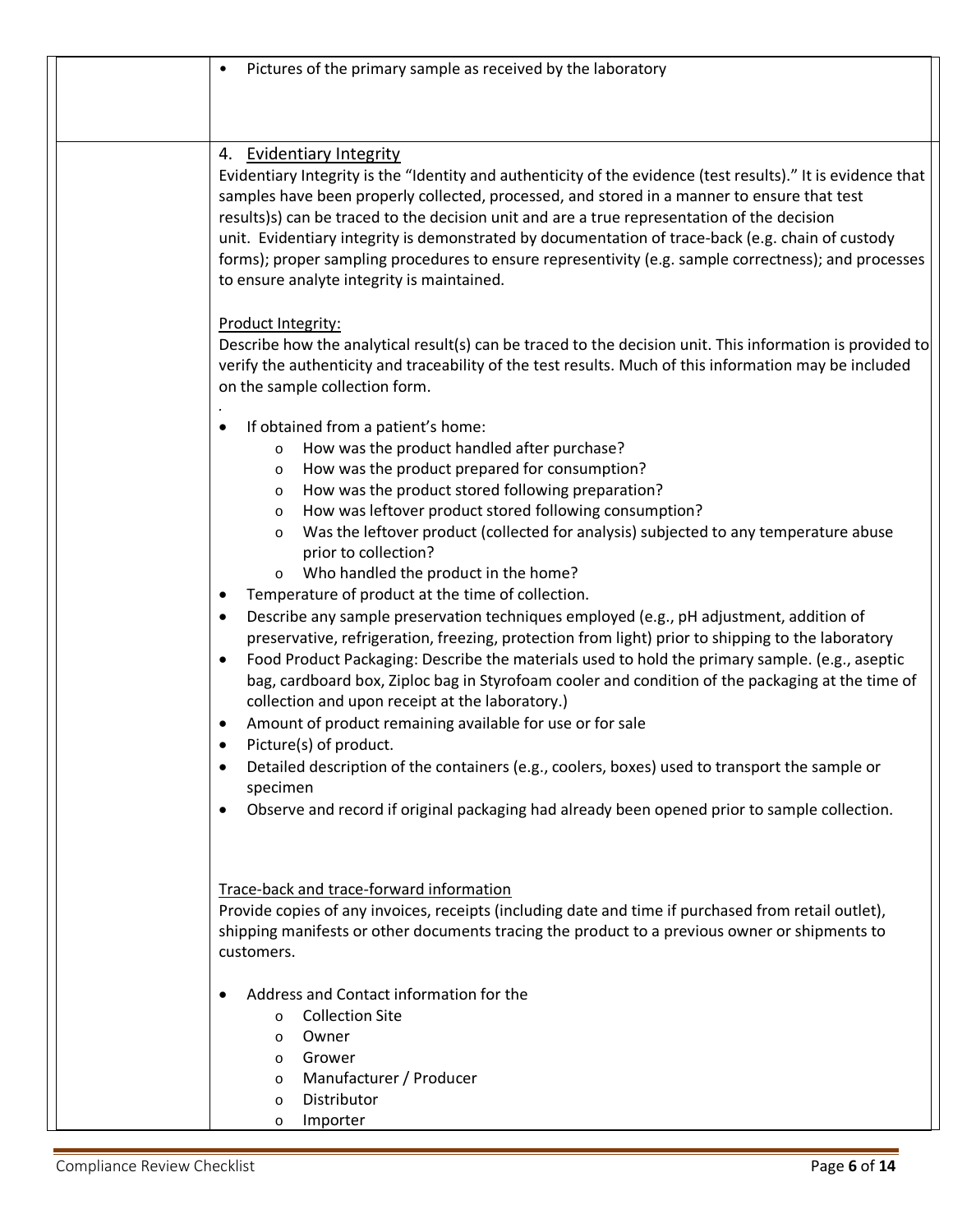|                        | Exporter<br>$\circ$                                                                                                                                                      |
|------------------------|--------------------------------------------------------------------------------------------------------------------------------------------------------------------------|
|                        | Customer<br>$\circ$                                                                                                                                                      |
|                        | Other<br>$\circ$                                                                                                                                                         |
| $\bullet$              | Firm identification code: Some organizations such as the USDA FSIS have code numbers for food establishments.                                                            |
|                        | USDA FSIS Meat and Poultry Inspection Directory: https://www.fsis.usda.gov/wps/portal/fsis/topics/inspection/mpi-                                                        |
|                        | directory                                                                                                                                                                |
| $\bullet$              | Location where consumer sample/evidence was collected (e.g., restaurant freezer, patient's<br>home kitchen)                                                              |
|                        | Details of consumer purchase (if applicable): dates, name and address of purchase location, how much was                                                                 |
|                        | purchased                                                                                                                                                                |
|                        | Receipts (document indicating payment for the product sampled or document showing receipt of                                                                             |
|                        | product without payment) and/or shopper's loyalty card number if available for product                                                                                   |
|                        | traceability                                                                                                                                                             |
| $\bullet$              | Sampled firm's product identification numbers, order, invoice, receipt and distribution documents                                                                        |
| $\bullet$              | Country of Origin                                                                                                                                                        |
| $\bullet$              | Product in other locations                                                                                                                                               |
| $\bullet$              | If known, document any other locations having the same product. If known, include the amount.                                                                            |
|                        | These may include order forms or shipping manifests provided by the owner of the product.                                                                                |
| $\bullet$              | Shipping documents                                                                                                                                                       |
| $\bullet$              | Import entry documents                                                                                                                                                   |
| $\bullet$              | Pictures of product during collection and/or sampling                                                                                                                    |
| $\bullet$              | If no packaging information is available at sample collection, make a note of this.                                                                                      |
| $\bullet$              | Ingredient list                                                                                                                                                          |
| $\bullet$              | Manufacturer / distributor name, contact information                                                                                                                     |
|                        | Product lot(s), import entry number(s), shipment number, production code, or other product                                                                               |
|                        | codes. Many organizations, including the FDA, have databases of food and animal products with                                                                            |
|                        | unique codes. Include any relevant codes and the respective agency issuing the codes.<br>For example: Product: Canned Tomato Soup (Concentrated), Product Code: 38BEE27) |
|                        | FDA product codes:                                                                                                                                                       |
|                        | https://www.fda.gov/ForIndustry/ImportProgram/Resources/ucm462993.htm                                                                                                    |
| $\bullet$              | USDA FSIS Product descriptions: https://www.fsis.usda.gov/wps/wcm/connect/abbf595d-7fc7-                                                                                 |
|                        | 4170-b7be-37f812882388/Product-Categorization.pdf?MOD=AJPERES                                                                                                            |
|                        | Sell by, use by, best by or expiration date                                                                                                                              |
| $\bullet$              | <b>USDA Establishment number</b>                                                                                                                                         |
|                        | <b>Brand names</b>                                                                                                                                                       |
|                        | Any other identification numbers or marks on packaging, product, decision unit, or primary                                                                               |
|                        | sample                                                                                                                                                                   |
| $\bullet$              | Unique sample identifier such as Federal or State sample identification or barcode. Take pictures                                                                        |
|                        | or make copies of these labels, if possible.                                                                                                                             |
|                        |                                                                                                                                                                          |
|                        | Chain of Custody - record every time custody is relinquished                                                                                                             |
|                        | Collection date (and time, if applicable)                                                                                                                                |
|                        | Laboratory receipt date                                                                                                                                                  |
|                        | Received from/by                                                                                                                                                         |
| $\bullet$              | Condition of custody (e.g., seals intact)                                                                                                                                |
| $\bullet$<br>$\bullet$ | Condition of product (e.g., sample integrity maintained)<br>Secured storage information (e.g., from receipt through testing, how any remaining sample                    |
|                        | material is stored if retained after testing, and disposal)                                                                                                              |
| ٠                      | Sample storage conditions at the laboratory                                                                                                                              |
| $\bullet$              | Custody transfers to and from storage including date, time and person.                                                                                                   |
|                        | Replicate and reserve laboratory sample storage information. (if applicable)                                                                                             |
|                        |                                                                                                                                                                          |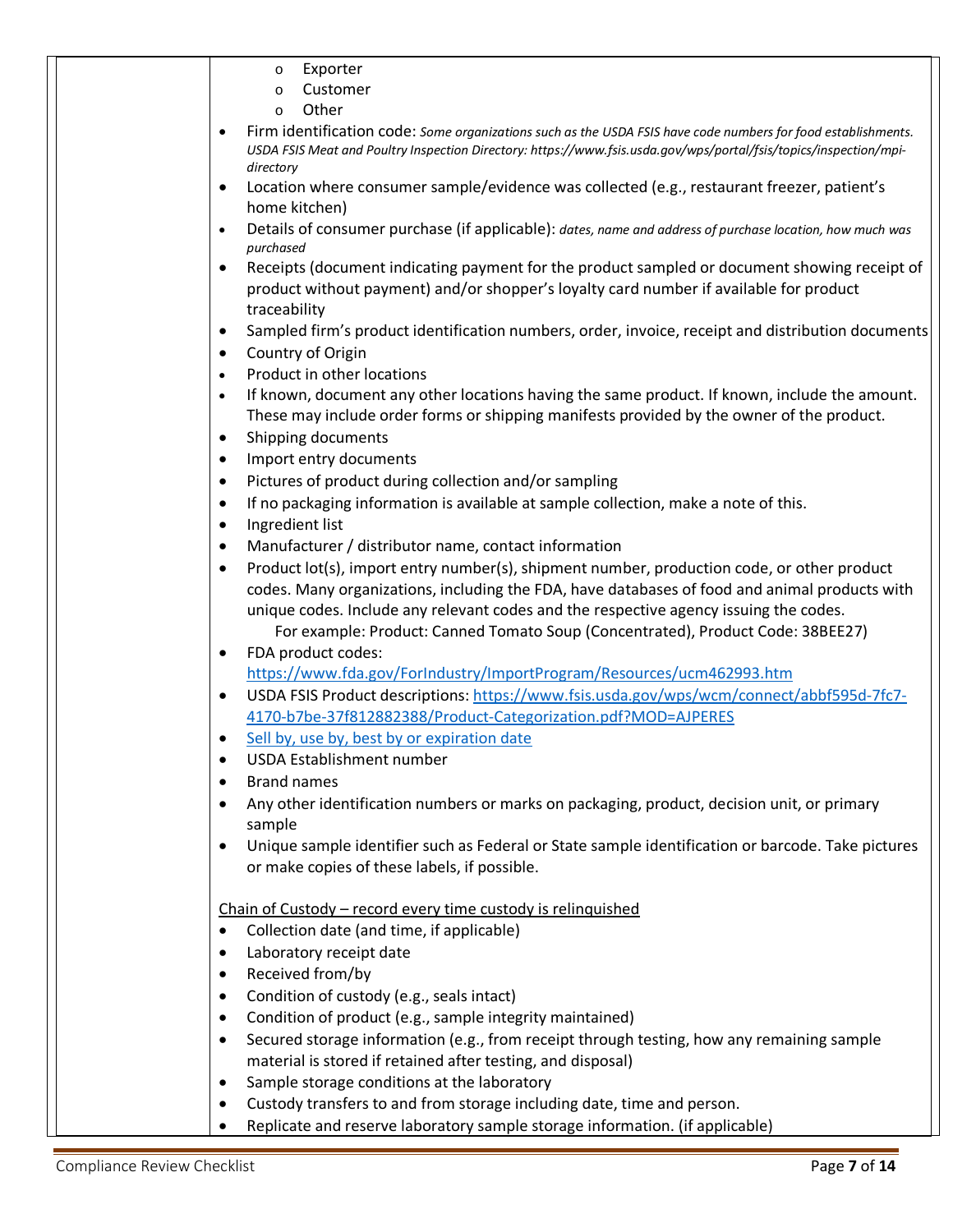| Disposition, including date and method and by whom. (e.g., shipment to another laboratory, long-<br>$\bullet$<br>term storage, or destruction)<br>Photo of laboratory sample seal before and after it is broken<br>٠<br>Record of who broke the seal and when<br>$\bullet$<br><b>Analyte Integrity</b><br>Steps taken to preserve analyte(s)<br>Any signs of degradation<br>$\bullet$<br>Possible metabolites or degradation products<br>٠<br>Any signs of contamination<br>$\bullet$                                                                                                                                                                                                                                                                                                                                                                                                                                                                                                                     |
|-----------------------------------------------------------------------------------------------------------------------------------------------------------------------------------------------------------------------------------------------------------------------------------------------------------------------------------------------------------------------------------------------------------------------------------------------------------------------------------------------------------------------------------------------------------------------------------------------------------------------------------------------------------------------------------------------------------------------------------------------------------------------------------------------------------------------------------------------------------------------------------------------------------------------------------------------------------------------------------------------------------|
| 5. Net Quantity of Contents:<br>The Net Quantity of Contents (Net Quantity) is the statement on the human or animal food label<br>that provides of the amount of food in the container or package. It must be expressed in weight,<br>volumetric measure or numeric count.<br>Indicate if Net Contents was "Not Applicable" or "Not Determined"<br>Number of packages or units examined.<br>٠                                                                                                                                                                                                                                                                                                                                                                                                                                                                                                                                                                                                             |
| Declared quantity of contents per package declared on package label<br>$\bullet$<br>Amount of actual contents of package quantified by laboratory testing after opening (if<br>٠<br>applicable)<br>% of the declared contents (Calculation of the measured quantity of package contents<br>$\bullet$<br>divided by amount declared on label times 100) (if applicable)                                                                                                                                                                                                                                                                                                                                                                                                                                                                                                                                                                                                                                    |
| 6. Description of Labeling<br>Human Food:<br>FDA regulated foods should comply with food packaging label regulations in 21 CFR 101,<br>including statement of identity (name of food), manufacturer or other responsible party,<br>ingredients, net quantity, nutrition facts and, if applicable % juice, allergens, nutrient content<br>and health or other claims. Country of origin labeling requirements are described in 19 CFR<br>134. Also consult the FDA Food Labeling Guide,<br>https://www.fda.gov/Food/GuidanceRegulation/GuidanceDocumentsRegulatoryInformation/<br>ucm2006828.htm.<br>USDA FSIS regulated products should comply with labelling requirements in<br>https://www.fsis.usda.gov/wps/portal/fsis/topics/regulatory-compliance/labeling                                                                                                                                                                                                                                          |
| Animal Food:<br>Pet food labeling is regulated at two levels. The federal regulations, enforced by the United<br>States Food and Drug Administration (FDA), establish standards applicable for all animal<br>feeds: proper identification of product, net quantity statement, manufacturer's name and<br>address, listing of ingredients and nutritional adequacy. Some states also enforce their own<br>labeling regulations. Many states have adopted the model pet food regulations established by<br>the Association of American Feed Control Officials (https://petfood.aafco.org/). These<br>regulations are more specific in nature, covering aspects of labeling such as the product<br>name, nutritional adequacy statement, feeding directions, and calorie statements. Many state<br>regulations require a pet food "guaranteed analysis" which states the minimum percentages<br>of crude protein and crude fat, and the maximum percentages of crude fiber, moisture and<br>other nutrients. |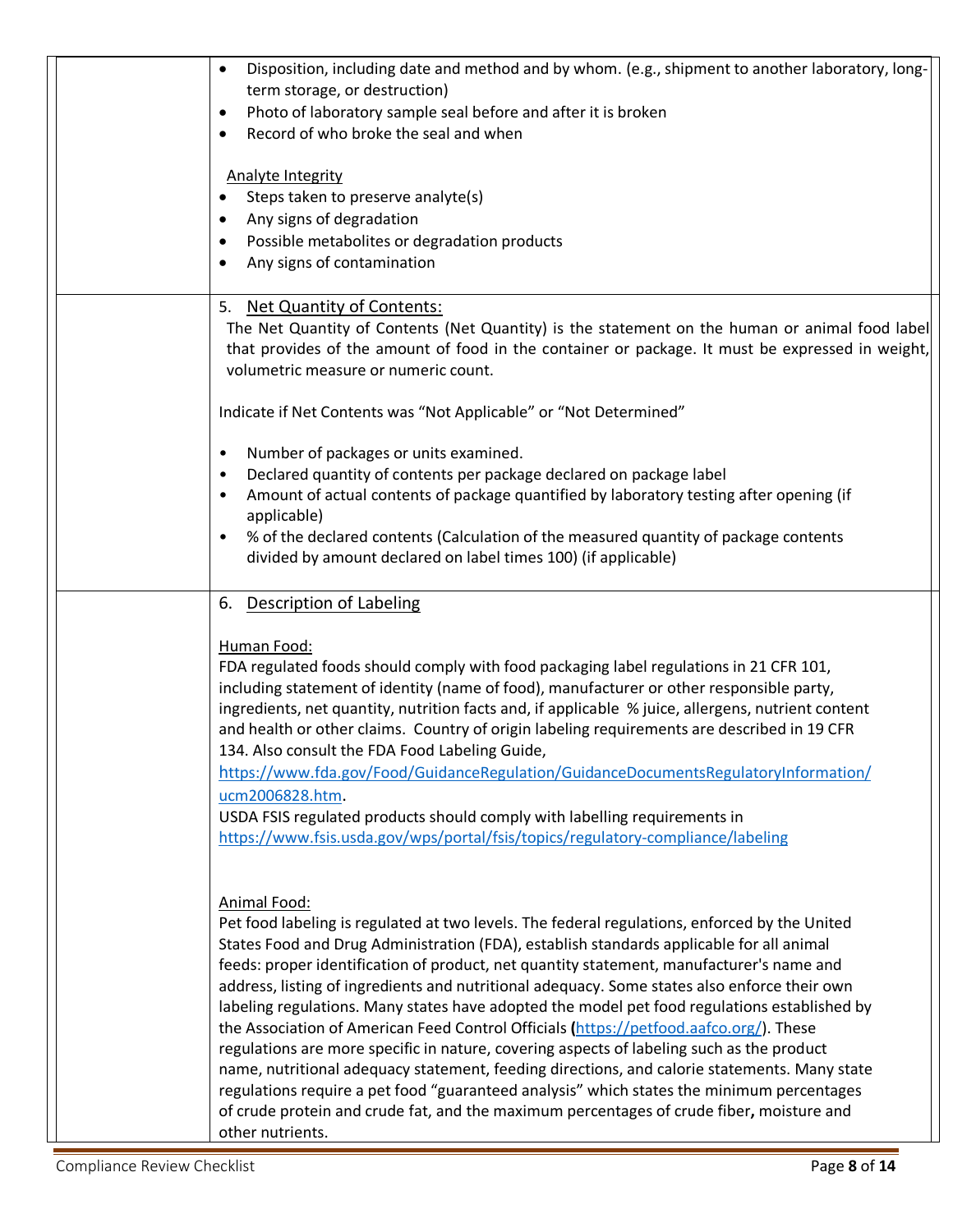|  | The FDA Center for Veterinary Medicine (CVM) manages the FDA's medicated feed and pet food<br>programs including labeling for medicated feeds. Blue Bird labels are submitted by medicated feed<br>manufacturers for approval and include recommended product labels. The AAFCO Feed Labeling<br>Committee reviews labeling requirements and maintains Feed Labeling Guides<br>(https://www.aafco.org/Publications). Medicated feed labeling should include information for<br>veterinarians and animal owners including product name, manufacturer or responsible party,<br>indications for use, guaranteed analysis statement, ingredient statement, dosage form, route of<br>administration, recommended dosage and net quantity of contents. Nutritional guarantees are also<br>commonly included on commercial feeds. |
|--|----------------------------------------------------------------------------------------------------------------------------------------------------------------------------------------------------------------------------------------------------------------------------------------------------------------------------------------------------------------------------------------------------------------------------------------------------------------------------------------------------------------------------------------------------------------------------------------------------------------------------------------------------------------------------------------------------------------------------------------------------------------------------------------------------------------------------|
|  | Food Product Labels:<br>Description of the product label on sample containers<br>$\bullet$<br>Number of original labels submitted<br>Number of copies of labels submitted<br>Pictures of labels<br>$\bullet$                                                                                                                                                                                                                                                                                                                                                                                                                                                                                                                                                                                                               |
|  | Labeling Non-Compliance:<br>Description of any non-compliance (e.g. Is the food product name inaccurate or<br>misleading? Is required information not present? Did analyses indicate that information<br>displayed on the label is incorrect? Are nutritional guarantees inaccurate or absent?)<br>Specific non-compliance (e.g. a specific required component absent, a specific<br>component that is not in compliance with regulations, a specific allergen that is present or<br>the quantitative amount of an ingredient or additive that is not consistent with the<br>label)                                                                                                                                                                                                                                        |
|  | 7. Analytical Findings                                                                                                                                                                                                                                                                                                                                                                                                                                                                                                                                                                                                                                                                                                                                                                                                     |
|  | 7. Analyte: Provide the name of analyte detected.<br>7a. Amount/unit: Provide the concentration of analyte found and ISO units<br>7b. Applicable limit/unit: Provide any relevant regulatory limit or guidance limit and ISO units.                                                                                                                                                                                                                                                                                                                                                                                                                                                                                                                                                                                        |
|  | Analytical findings may be provided in a table or report.<br>Provide a reference to the report. As these reports may be complex and contain both compliant and<br>non-compliant information, it may be useful to add the most relevant non-compliance information on<br>the cover page. There are times when multiple samples or follow-up data in a regulatory case are<br>compliant. In these cases, it may be just as relevant to provide compliant data for review.                                                                                                                                                                                                                                                                                                                                                    |
|  | For additional information, refer to Human and Animal Food Testing Laboratories Best Practices<br>Manual, Chapters 6 & 7, https://www.pfp-ifss.org/ifss-resources/.                                                                                                                                                                                                                                                                                                                                                                                                                                                                                                                                                                                                                                                        |
|  | Provide all relevant findings. While it is common practice to only report a final result to a customer, it<br>is important to provide all relevant analytical data including preliminary, confirmatory, averaged<br>and/or replicate data findings for compliance reviews, and they should be clearly identified.                                                                                                                                                                                                                                                                                                                                                                                                                                                                                                          |
|  | <b>Analytical Samples and Test Portions</b><br>If the laboratory does not test the laboratory sample in its entirety, then describe or refer to<br>laboratory procedures for sample preparation that are used to obtain analytical sample(s) and<br>test portion(s). Laboratory sampling records should describe all nonselection and selection<br>processes. Refer to GOOD Test Portions.<br>Report mass, volume, concentration, etc. of aliquots used to create analytical samples and test<br>٠                                                                                                                                                                                                                                                                                                                         |

Г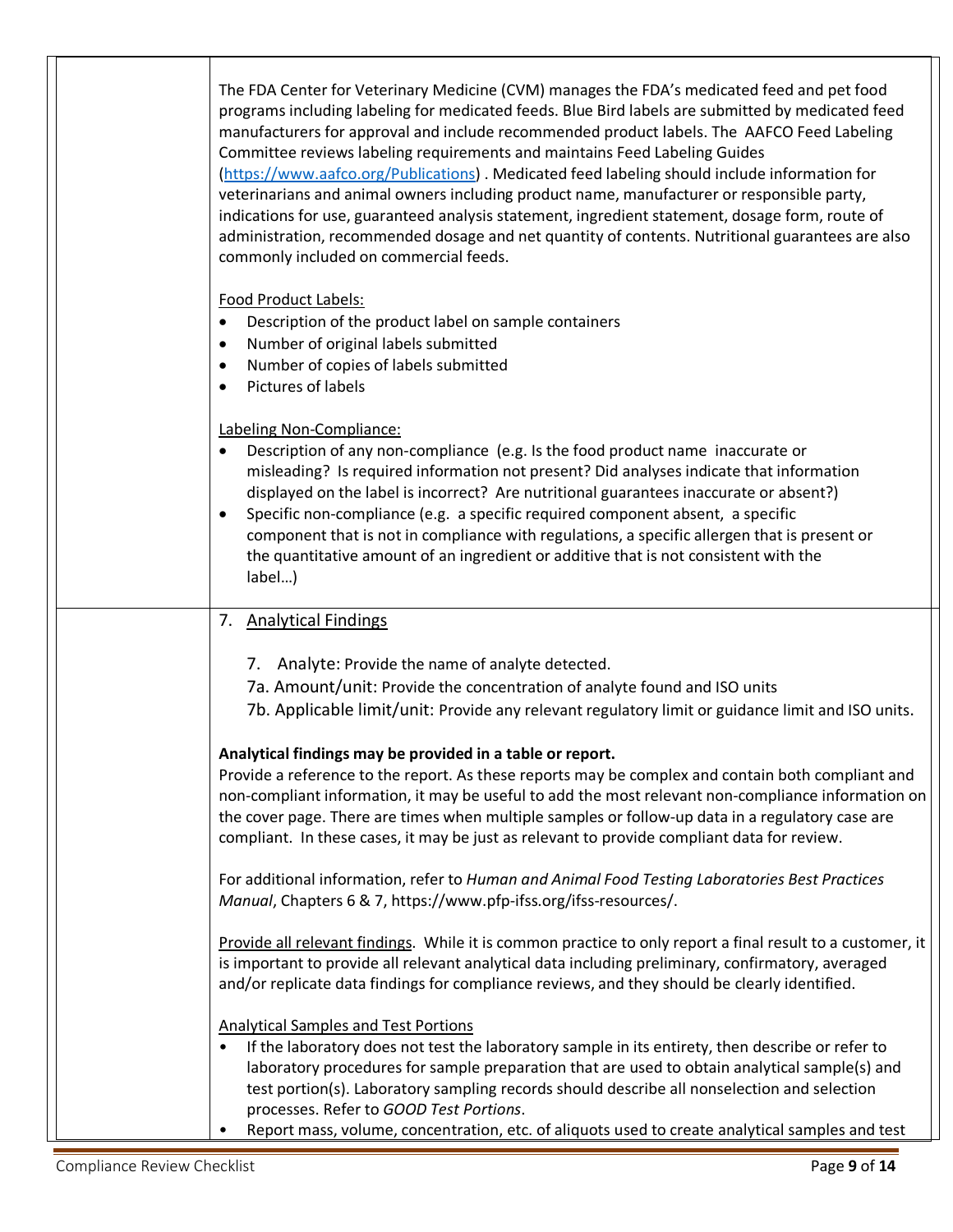| portions<br>Include identification numbers of analytical samples and test portions<br>$\bullet$                                                                                                                                     |
|-------------------------------------------------------------------------------------------------------------------------------------------------------------------------------------------------------------------------------------|
|                                                                                                                                                                                                                                     |
| Include Total Sampling Error (TSE): Estimate of error from all nonselection and selection<br>$\bullet$<br>processes.                                                                                                                |
| Include Global Estimation Error (GEE): Estimate of the total error in the entire process<br>$\bullet$                                                                                                                               |
| from primary sampling through testing. (Includes total sampling error (TSE) and total analytical                                                                                                                                    |
| error/uncertainty.                                                                                                                                                                                                                  |
| <b>Test Results</b>                                                                                                                                                                                                                 |
| Kits: If a test kit is used, provide copy of kit inserts.<br>$\bullet$                                                                                                                                                              |
| Method Validation: Provide test method validation documentation or matrix extension validation [both<br>$\bullet$                                                                                                                   |
| external and internal where appropriate in a similar matrix], if performed. Note if the method used by the<br>laboratory has been validated for use by a recognized independent body (such as AOAC, AFNOR, or ISO                   |
| 17025) or is considered a reference method by FDA or USDA FSIS. Any modifications of the method must be                                                                                                                             |
| shown.                                                                                                                                                                                                                              |
| Method Verification: Provide test method verification conducted in the laboratory.<br>$\bullet$                                                                                                                                     |
| Control Results: Clearly indicate and describe controls used during sample testing (positive, negative,<br>$\bullet$<br>blanks, etc.). Indicate when the controls were run (i.e., at the same time as the test?).                   |
| Designate if the method is for screening method, confirmation, or both.<br>$\bullet$                                                                                                                                                |
| When testing for foodborne pathogens, provide assurance that the result is not due to cross-<br>$\bullet$                                                                                                                           |
| contamination with the laboratory's control culture.                                                                                                                                                                                |
| Worksheets: Provide copies of all analysis worksheets for sample along with final results in data packet.<br>$\bullet$<br>If DNA typing is performed, provide actual worksheets and output for WGS analysis (local and<br>$\bullet$ |
| national database), If performed by another laboratory, provide contact information for the                                                                                                                                         |
| laboratory conducting DNA typing.                                                                                                                                                                                                   |
| Were WGS data uploaded to PulseNet and/or NCBI? Provide the NCBI number or any                                                                                                                                                      |
| other identifier for the isolate.                                                                                                                                                                                                   |
| Were any matches found?<br>$\circ$<br>7. Analytes: Provide name of the analyte(s) tested. Be sure to document any calculations<br>٠                                                                                                 |
| which include the total of parent and metabolites or convert the analyte found to a different                                                                                                                                       |
| compound such as the measurement of a metabolite that is converted to the mass of the                                                                                                                                               |
| parent compound. Note inclusion of metabolites or corrections to active ingredient. Provide the<br>name of the chemical, biological or radiological analyte found. This may be a contaminant,                                       |
| residue, ingredient or labeling finding. There may be multiple findings. This information may be                                                                                                                                    |
| provided by reference to a final report. Provide all findings relevant to the compliance case.                                                                                                                                      |
| 7a. Amount and Units: Each analyte should be associated with the amount found and<br>$\bullet$<br>measurement units if relevant (e.g. ethyl parathion 1.8 mg/kg). Qualitative data may be                                           |
| reported as "positive", "negative" or approximated.                                                                                                                                                                                 |
| 7b. Allowable Limit and Units: Reporting limit, specification limit, action limit,<br>$\bullet$                                                                                                                                     |
| label guarantee, detect or non-detect, defect: If applicable, provide the quantitative                                                                                                                                              |
| or qualitative detection limit for the method.<br>$\bullet$                                                                                                                                                                         |
| Limit of quantitation (LOQ): If applicable, provide the method quantitation limit. This<br>may or may not be the same as the "Reporting Limit."                                                                                     |
| Limit of detection (LOD): If applicable, provide the method limit of detection. For some<br>$\bullet$                                                                                                                               |
| applications, the limit of detection is no longer relevant and not reported.                                                                                                                                                        |
| Measurement Uncertainty (MU): For most quantitative regulatory results, it is<br>$\bullet$                                                                                                                                          |
| important to provide the measurement uncertainty (also called total analytical error). It may<br>not be as applicable for pass/fail and qualitative results.                                                                        |
| Calculations: Provide all calculations made that are not included in the calibrations and quantitation's provided by<br>$\bullet$                                                                                                   |
| the automated data station results. Include calculation or proof that instrument made the correct calculations: (e.g., a                                                                                                            |
| screenshot of the instrument showing that isotope calculation includes all necessary isotopes. The instrument output<br>should be clear, or additional documentation can be provided).                                              |
| Analyst: Provide the name and title of all persons involved in the testing. This information should be provided on the<br>٠                                                                                                         |
| respective individual reports, usually with analyst signature and date. At least one analyst should be identified as                                                                                                                |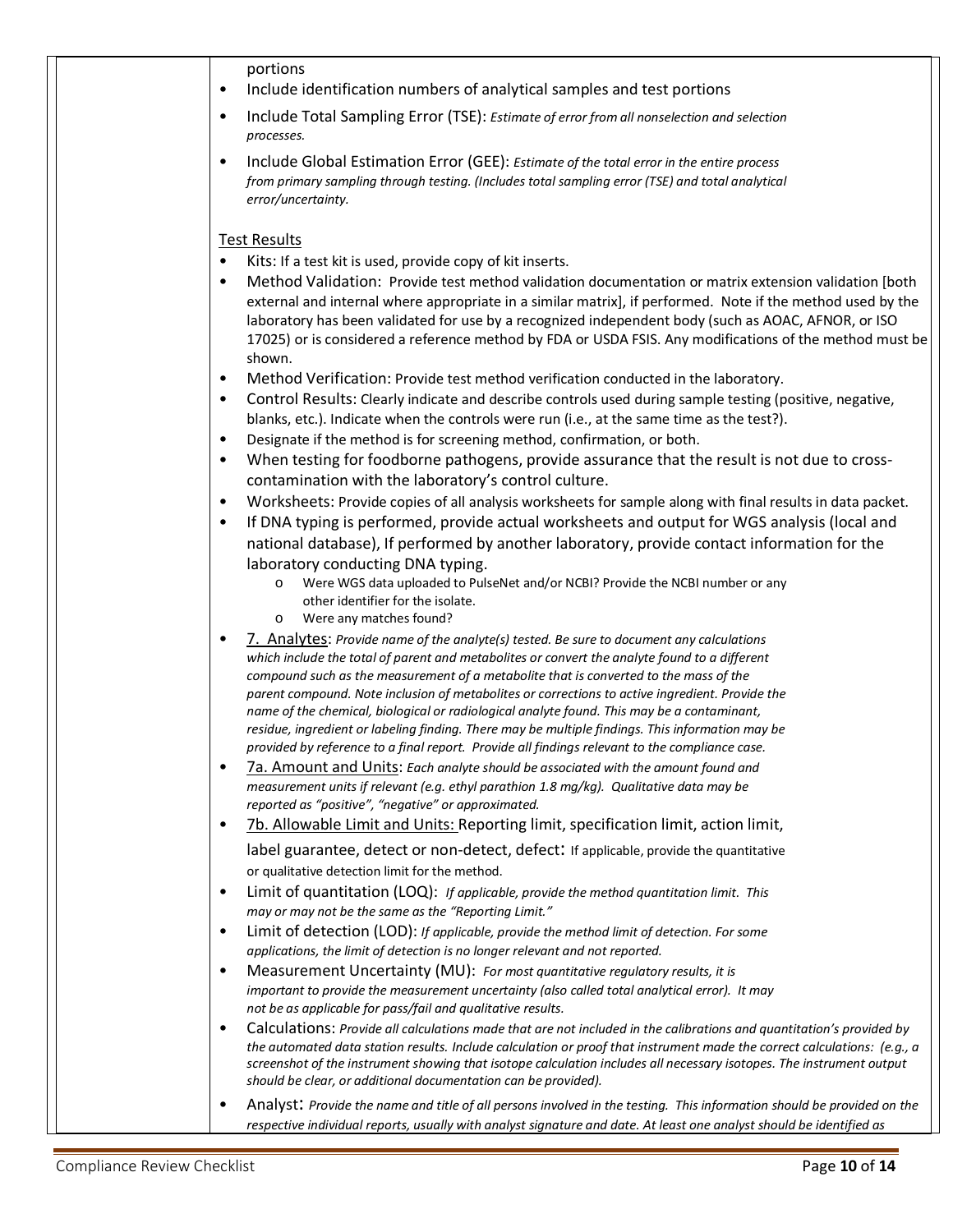| responsible for the reporting of the final analytical results usually including reviewer's signature and date. Also, have<br>available laboratory minimum standards for analyst training, competence to perform specific analyses.                                                                                                                                                                                                                                                                                        |
|---------------------------------------------------------------------------------------------------------------------------------------------------------------------------------------------------------------------------------------------------------------------------------------------------------------------------------------------------------------------------------------------------------------------------------------------------------------------------------------------------------------------------|
| <b>Testing Instrumentation &amp; Equipment</b>                                                                                                                                                                                                                                                                                                                                                                                                                                                                            |
| Type: Provide the manufacturer, name, model number and any special features of the instrumentation. (e.g. Thermo<br>Fisher Scientific Q Exactive Plus Orbitrap Liquid Chromatographic Mass Spectrometer in negative ion mode)                                                                                                                                                                                                                                                                                             |
| Identification number: Provide a unique number used by the laboratory to identify the specific instrument used to<br>generate the testing. In some cases, multiple instruments may have been used.                                                                                                                                                                                                                                                                                                                        |
| Calibration: Make available results of relevant instrument calibrations.<br>$\bullet$                                                                                                                                                                                                                                                                                                                                                                                                                                     |
| Performance Verifications: Provide instrument performance verifications conducted as part of the testing.<br>$\bullet$<br>Instrumental Results: Instrumental results are usually provided by referencing data station reports with the<br>$\bullet$<br>following information. These reports should include as much detail as practical in order to aid in the review, such as<br>chromatograms and mass spectra.                                                                                                          |
| Sequence: Provide a report showing the sequence of analytical samples, analytical<br>$\bullet$<br>standards, quality control samples and reference materials tested in each batch. The<br>information on the sequence should be sufficient to trace the testing to the method used,<br>the instrument, the analyst, the time and date of testing and all reference standards and<br>quality control used for the testing.                                                                                                 |
| Instrumental method: Provide a copy of the instrumental method(s)                                                                                                                                                                                                                                                                                                                                                                                                                                                         |
| Calibrations and/or analytical standards at beginning and end of sequence:<br>$\bullet$<br>Provide detailed information about any analytical standards or reference materials used to<br>conduct the testing in a manner that will enable the reviewer to trace them to their origins<br>and certification. In some cases, the reviewer may request Certificates of Analysis and<br>descriptions of the preparation and verification of for any working standards used in testing.                                        |
| Blanks and any findings or interferences: Provide data showing results of relevant<br>$\bullet$<br>instrument, reagent and matrix blanks.                                                                                                                                                                                                                                                                                                                                                                                 |
| Spikes and spike recoveries: Provide data showing results of spike testing.                                                                                                                                                                                                                                                                                                                                                                                                                                               |
| Reference materials: Provide data showing results of reference material testing.<br>Laboratory sample test results and replicates, if included in testing: Provide<br>$\bullet$<br>copies of instrumental data results in a much detail as necessary to demonstrate the validity<br>of the results.                                                                                                                                                                                                                       |
| Quality Control (QC):<br>Information such as quality control charts and results of on-going proficiency or inter-laboratory tests as well as on-going QC<br>should be provided if relevant. Some of the data requested may have already been provided. Sections may be combined by<br>adding an evaluation of the QC results to the instrumental data reports. This is often automated and provided with the data<br>station output. A QC evaluation provides the reviewer with the analyst's interpretation of the data. |
| Quality control blanks: Material that is as free of analyte as possible and that<br>is analyzed in test method to provide internal validation of each batch and<br>determine if the process is in control; provide evaluation and explanation of<br>any unexpected results from their use in quality control.                                                                                                                                                                                                             |
| Instrument Blanks: Provide evaluation of blanks and explanation of any<br>$\bullet$<br>interference from instrumental background in the analysis.                                                                                                                                                                                                                                                                                                                                                                         |
| Blanks from Laboratory Sampling Processes: May include swabs of equipment<br>$\bullet$<br>and containers used); provide evaluation of blanks and explanation of any<br>unexpected results from sampling processes.                                                                                                                                                                                                                                                                                                        |
| Reagent Blanks: Provide evaluation of blanks and explanations of interference<br>$\bullet$<br>from reagents used in the analysis.                                                                                                                                                                                                                                                                                                                                                                                         |
| Matrix Blanks: Provide evaluation of blanks and explanations of interference<br>$\bullet$<br>from the sample/commodity matrix in the analysis.                                                                                                                                                                                                                                                                                                                                                                            |
| Replicates: If a sample was tested multiple times, provide data for all testing<br>results including copies of calculations such as averaging replicates.                                                                                                                                                                                                                                                                                                                                                                 |
| Laboratory Sample Replicates: Provide evaluation of replicated laboratory                                                                                                                                                                                                                                                                                                                                                                                                                                                 |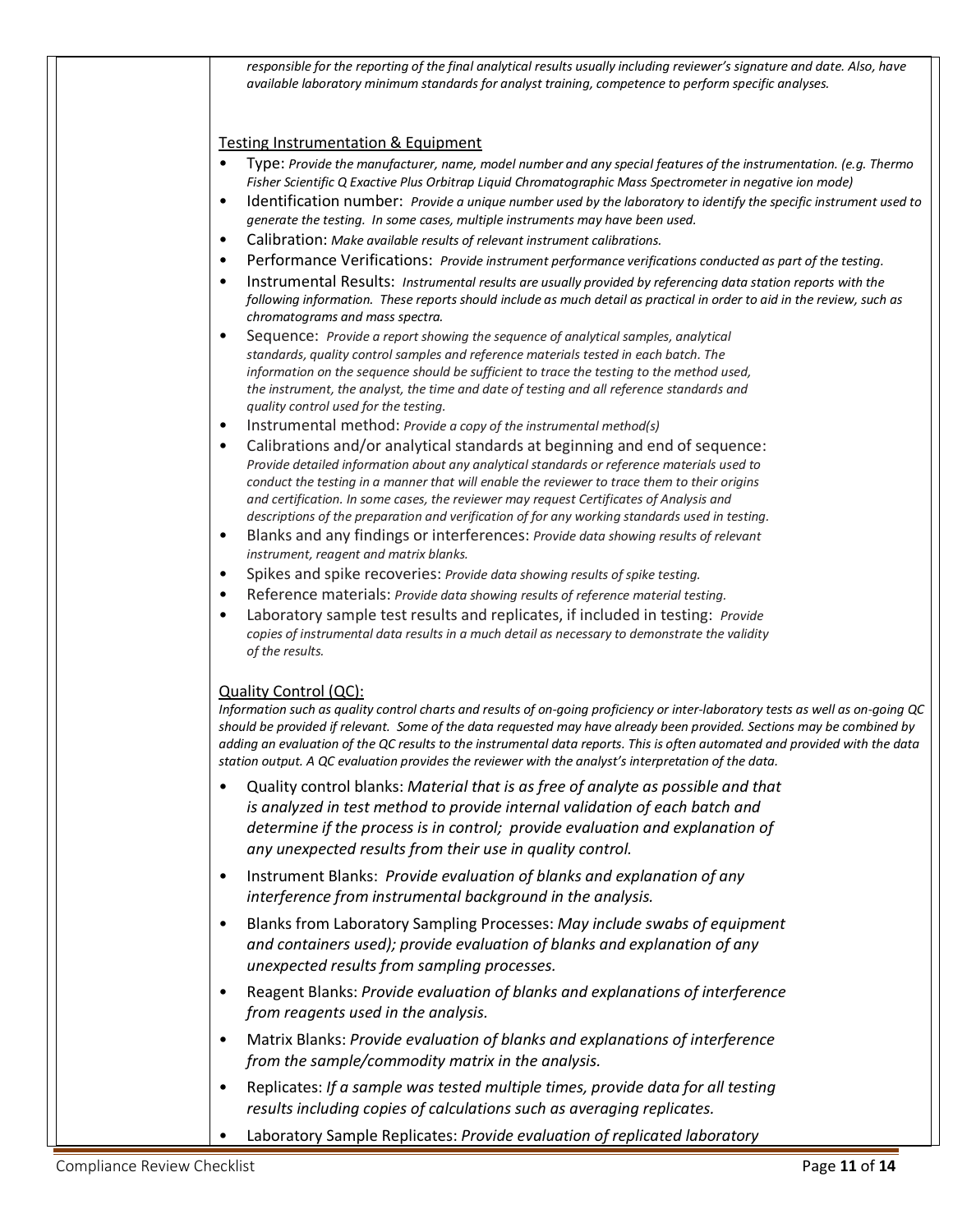|  | samples                                                                                                                                                                                                         |  |
|--|-----------------------------------------------------------------------------------------------------------------------------------------------------------------------------------------------------------------|--|
|  | Analytical Sample Replicates: Provide evaluation of replicated analytical<br>$\bullet$<br>samples                                                                                                               |  |
|  | Test Portion Replicates: Provide evaluation of replicated test portions.<br>$\bullet$                                                                                                                           |  |
|  | Spikes: Provide an evaluation of spike results showing the true spike amount compared to the test<br>$\bullet$                                                                                                  |  |
|  | findings and the % recovery. If applicable, provide a quality control chart showing acceptable                                                                                                                  |  |
|  | performance and explanations of any deviations from expected performance.                                                                                                                                       |  |
|  | Estimate of Systematic Error (Accuracy): Control of systematic error may be demonstrated with<br>$\bullet$<br>incorporation of blanks, spike recovery results, as well as method validation data and laboratory |  |
|  | sampling validation data.<br>Estimate of Random Error (Precision): Random error may be monitored with incorporation of<br>$\bullet$                                                                             |  |
|  | replicates, quality control charts and/or method validation data. Precision may also be<br>demonstrated with repeat analyses of the test sample.                                                                |  |
|  | Reproducibility: Quality control charts may demonstrate reproducibility over time, especially if<br>$\bullet$                                                                                                   |  |
|  | they represent testing conducted by multiple analysts and/or multiple instruments.                                                                                                                              |  |
|  | Analytical Standards: Provide the origin and certificate of analysis as well as documentation of the<br>$\bullet$                                                                                               |  |
|  | preparation and concentrations for any analytical reference standards.                                                                                                                                          |  |
|  | Identity and lot numbers/expiration dates for sterile supplies used.<br>٠                                                                                                                                       |  |
|  | Identity and lot numbers/expiration dates for media used.<br>٠<br>$\bullet$                                                                                                                                     |  |
|  | Identity and lot numbers/expiration dates for reagents used.<br>Quality control standard information<br>$\bullet$                                                                                               |  |
|  | Quality control organism identification information (e.g. ATCC#, genus and species)<br>$\bullet$                                                                                                                |  |
|  | Results of controls (e.g., outcome of media control, blank, spikes)<br>$\bullet$                                                                                                                                |  |
|  | Linearity: Provide an evaluation of the analytical standard linearity of the testing.<br>$\bullet$                                                                                                              |  |
|  | Reference Materials: Provide the testing vs the expected results for any reference materials tested.<br>$\bullet$                                                                                               |  |
|  | On-going verifications: Provide findings and evaluations of any other verifications of the testing<br>$\bullet$<br>performance.                                                                                 |  |
|  | Proficiency testing: Provide findings and evaluations of any relevant and recent proficiency testing<br>$\bullet$                                                                                               |  |
|  | conducted.                                                                                                                                                                                                      |  |
|  | Analyst's notes on the testing<br>$\bullet$                                                                                                                                                                     |  |
|  | Laboratory results report:                                                                                                                                                                                      |  |
|  | Provide evidence of current accreditation or participation in other quality management program.                                                                                                                 |  |
|  | Indicate if sampling and/or testing is included in the scope of accreditation. Indicate any testing                                                                                                             |  |
|  | conducted that is not within the scope of accreditation. Also, indicate how long the laboratory has                                                                                                             |  |
|  | been accredited                                                                                                                                                                                                 |  |
|  | Title<br>$\bullet$                                                                                                                                                                                              |  |
|  | Laboratory name and address<br>٠                                                                                                                                                                                |  |
|  | Location where the laboratory activities were performed<br>٠                                                                                                                                                    |  |
|  | Unique test report identification, identifying all components as part of a complete report,<br>$\bullet$                                                                                                        |  |
|  | including page number, total number of pages, and a clear indication of the report's end                                                                                                                        |  |
|  | Customer name and contact information<br>٠                                                                                                                                                                      |  |
|  | Date of sampling<br>$\bullet$                                                                                                                                                                                   |  |
|  | Laboratory sample receipt date<br>$\bullet$                                                                                                                                                                     |  |
|  | Test item description, condition, and unambiguous identification<br>$\bullet$                                                                                                                                   |  |
|  | Test date(s)<br>$\bullet$<br>Test results and units of measurement<br>$\bullet$                                                                                                                                 |  |
|  | Identification of the method used<br>٠                                                                                                                                                                          |  |
|  | Describe any deviations (such as modifications, additions, or exclusions from testing procedures<br>$\bullet$                                                                                                   |  |
|  | or related concerns                                                                                                                                                                                             |  |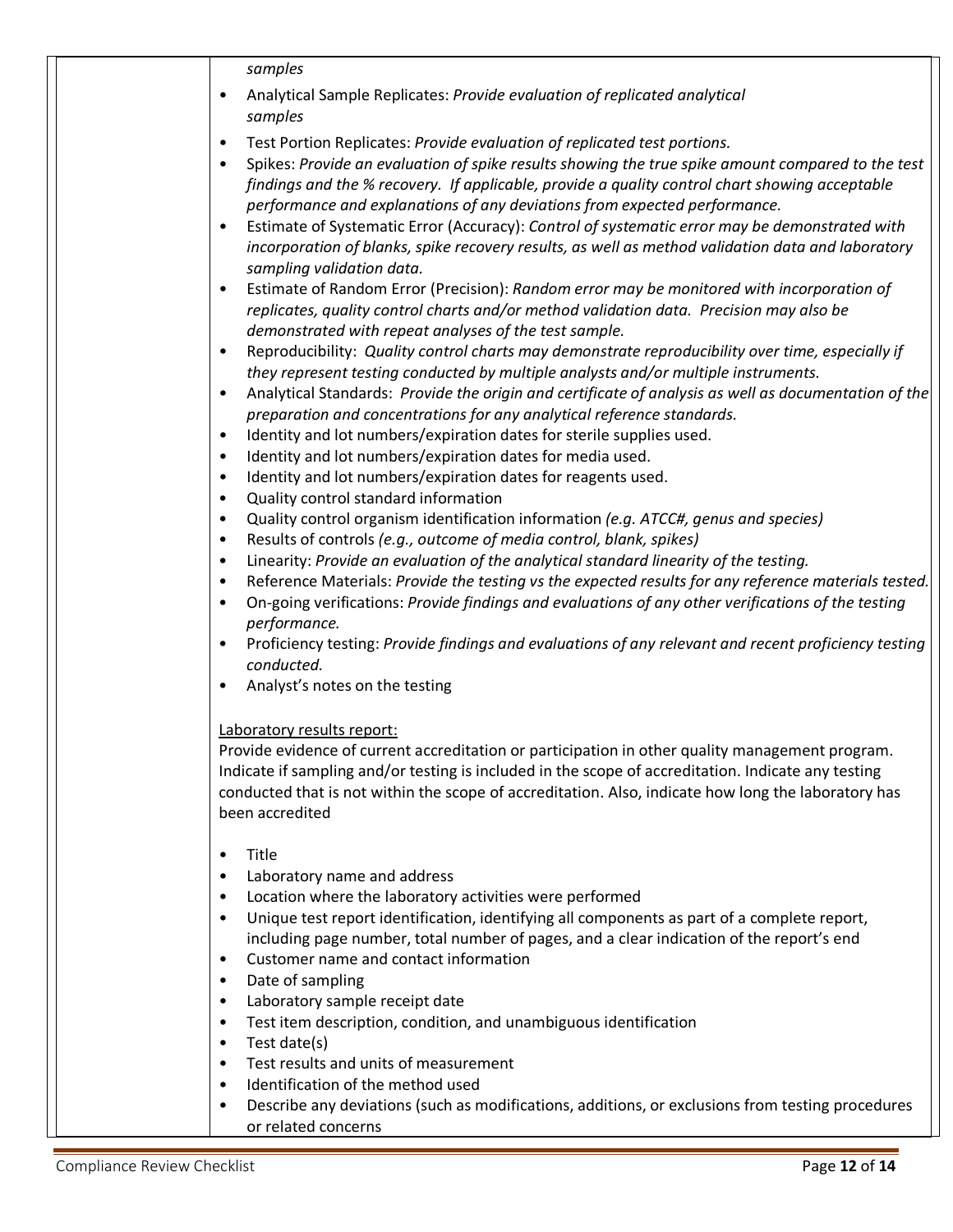| Date when report issued<br>$\bullet$<br>Sampling plan or procedure reference, if relevant; if laboratory did not do the sampling, state that<br>$\bullet$<br>results apply to the sample as received<br>Primary sample collection date (and time, if necessary for analysis)<br>$\bullet$<br>Primary sample collection location and condition<br>Identification of person(s) completing and authorizing the test report and clear indication when<br>$\bullet$<br>the results are from external providers (test report format should accommodate each type of test<br>performed and minimize the possibility of misunderstanding or misuse)<br>Estimation of error associated with test results. |
|--------------------------------------------------------------------------------------------------------------------------------------------------------------------------------------------------------------------------------------------------------------------------------------------------------------------------------------------------------------------------------------------------------------------------------------------------------------------------------------------------------------------------------------------------------------------------------------------------------------------------------------------------------------------------------------------------|
| State that results relate only to items tested and/or sampled<br>Discussion of any anomalies observed in the analysis of the sample that is subject of the report,<br>and an estimation of the impact of said anomalies on reliability of the reported result.<br>State that report is not be reproduced except in full without approval of the laboratory<br>Clearly identify any customer-provided data included on the laboratory test report and state that<br>data supplied by a customer can affect the validity of results                                                                                                                                                                |
| <b>Analysis Status</b><br>8.<br>Some analyses are screening in nature and provide only a preliminary or qualitative test result.<br>Subsequent data may provide quantitation and/or confirmation (e.g. mass spectrometry,<br>confirmed viable bacterial species, subtyping, or DNA analyses)                                                                                                                                                                                                                                                                                                                                                                                                     |
| 9. Regulatory Status<br>Does this laboratory sample meet the regulatory requirements? If the laboratory sample<br>$\bullet$<br>is in violation of any of the laws or regulations, it is non-compliant (sometimes referred to<br>as violative) for that particular requirement.<br>If Net Contents or Labeling are non-compliant, indicate "non-compliant" and provide<br>further information in #5 or #6.<br>If the sample does not meet regulatory requirements, to whom, when and how was the<br>$\bullet$<br>relevant federal agency notified?<br>Other status may include findings which do not meet guidelines or other suggested limits.                                                   |
| 10. Relevant Regulations / Legal Authority<br>Include any information that the compliance reviewer will need to link the product to the relevant<br>regulation.<br>Identify the federal, state or local laws, statutes, rules or any other regulation<br>$\bullet$<br>governing the enforcement of the analyte(s) and food(s) relevant to this case.<br>Specify the specific violation(s) relevant to this case. (e.g. "exceeds the<br>regulatory limit of _____" or "is prohibited from use in ______".) These limits<br>may also be stated in #7.<br>Additional information could include: imported, country of origin, entry<br>$\bullet$<br>number, or domestic status.                      |
| 11. Compliance Status<br>Indicate any regulatory actions taken by the submitting organization in response<br>to a non-compliant finding. Provide copies of any final reports, stop sale, cease<br>harvest, recall issued, seizure, destruction, import alert, warning letters, notices of<br>violation or other status assigned by the submitting organization.<br>12. Related Sampling Events                                                                                                                                                                                                                                                                                                   |